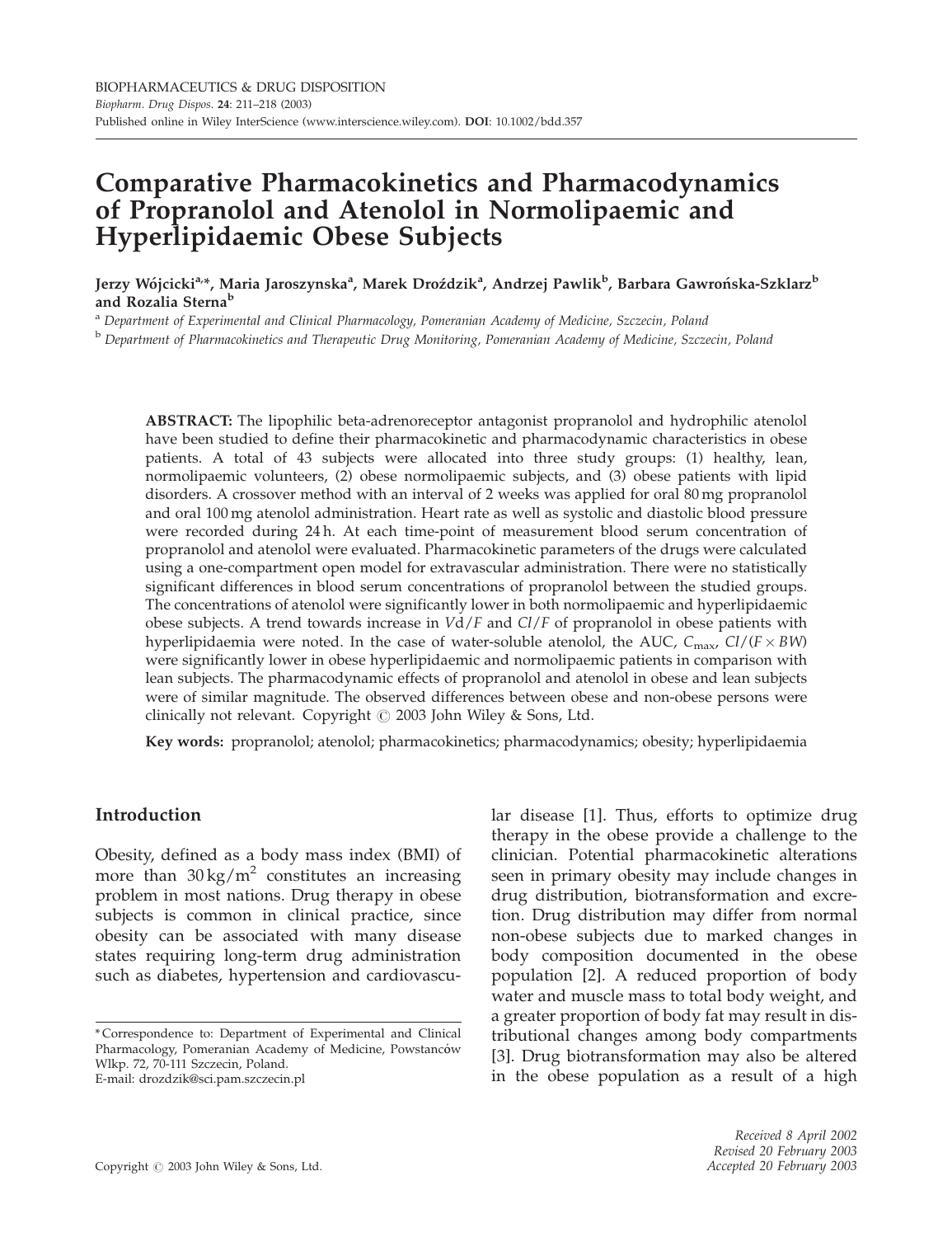incidence of liver abnormalities and changes in hepatic blood flow [4, 5]. Further, the renal excretion of drugs may be modified in obese subjects due to changes in the renal blood flow and the glomerular filtration rate secondary to increased blood volume and cardiac output. Finally, lipid disorders frequently seen in obese subjects could influence the pharmacokinetics of drugs, as has been reported in previous studies [6–8].

The B-blockers are of great therapeutic value in the treatment of cardiovascular diseases such as hypertension, coronary heart disease and arrhythmias, i.e. states often associated with obesity. The pharmacokinetics of B-blockers depends on their lipid solubility. Lipophilic drugs, such as propranolol are extensively metabolized by the liver while hydrophilic ßblockers, among them atenolol are predominantly excreted by the kidney. The variability in lipophilicity could further influence their pharmacokinetics and consequent haemodynamic effects of those drugs in obese patients [9, 10]. In the relatively few studies on the kinetics of  $\beta$ blockers in obese patients the authors did not investigate concomitant lipid disorders [11–13]. Our previous data suggested that lipid status could influence both the pharmacokinetics and pharmacodynamics of propranolol in hyperlipidaemia [7, 14]. In order to extend the previous studies it was decided to compare the pharmacokinetics and haemodynamic properties of lipophilic propranolol and hydrophilic atenolol in obese subjects with and without primary hyperlipidaemia.

## Materials and Methods

## Patients

The study was carried out in 43 nonsmokers divided into three study groups. The first group consisted of 18 subjects (13 men, 5 women) with a normal body weight (BMI 18.7–26.4 kg/m<sup>2</sup>; mean  $24.0 \pm 0.6 \,\mathrm{kg/m^2}$ , aged 24–55 years (mean  $43.2 \pm 2.4$  years). The second group included 9 patients (4 men, 5 women) with BMI 31.0–  $40.6\,\mathrm{kg/m^2}$  (mean 35.6  $\pm$  1.2 kg/m<sup>2</sup>), mean cholesterol level  $188.2 \pm 3.2 \,\mathrm{mg}/\mathrm{dl}$ , mean triglycer-

ide level 114.4  $\pm$  36.0 mg/dl, aged 25–55 years (mean  $45.7 \pm 3.3$  years). The third group consisted of 16 (11 men, 5 women) obese patients (BMI 31.1–42.0 kg/m<sup>2</sup>, mean  $35.6 \pm 1.5$  kg/m<sup>2</sup>) with hyperlipidaemia (mean cholesterol level  $297.8 \pm 19.5 \,\text{mg}/\text{dl}$ , mean triglyceride level  $431.0 \pm 47.6 \,\text{mg/dl}$ , aged  $32 - 55 \,\text{years}$  (mean  $45.8 \pm 3.5$  years). The diagnosis of lipid metabolism disturbances was established on the basis of threefold measurement of blood triglycerides and total cholesterol in a fasting state, each measurement being taken with a 7 day interval. During the study period, all subjects remained on a hypolipaemic diet and were free of any medication for at least 2 weeks prior to the study (including oral contraceptives). All subjects had normal cardiac, respiratory, hepatic and renal function. All cases of secondary hyperlipidaemia were excluded from the study. The weight of all subjects had been stable for at least 2 months prior to the study period. The study protocol was approved by the Ethics Committee of Pomeranian Academy of Medicine, Szczecin, Poland, and was fully explained to all patients.

## Pharmacokinetic studies

Subjects fasted overnight prior to oral administration of propranolol 80 mg (Polfa, Poland) or atenolol 100 mg (Polpharma, Poland). Ingested tablets were followed by 200 ml tap water. A light meal was permitted 3 h after the drug administration, and meals were permitted thereafter in the routine schedule. Blood samples of 5 ml were obtained from an indwelling catheter in the forearm vein before and 0.5, 1, 1.5, 2, 3, 4, 6, 8, 12 and 24 h after the morning drug administration. Propranolol and atenolol were administered in a crossover method with an interval of 2 weeks. Individual concentration versus time plots were calculated for each subject and the following pharmacokinetic parameters, based on the one-compartment open model for extravascular administration, were considered. The mean maximal plasma concentration  $(C_{\text{max}})$  and time required to reach  $C_{\text{max}}$  ( $t_{\text{max}}$ ) were calculated from the individual peak blood propranolol concentrations. The area under the plasma concentration-time curve (AUC) was determined by trapezoidal rule until the last concentration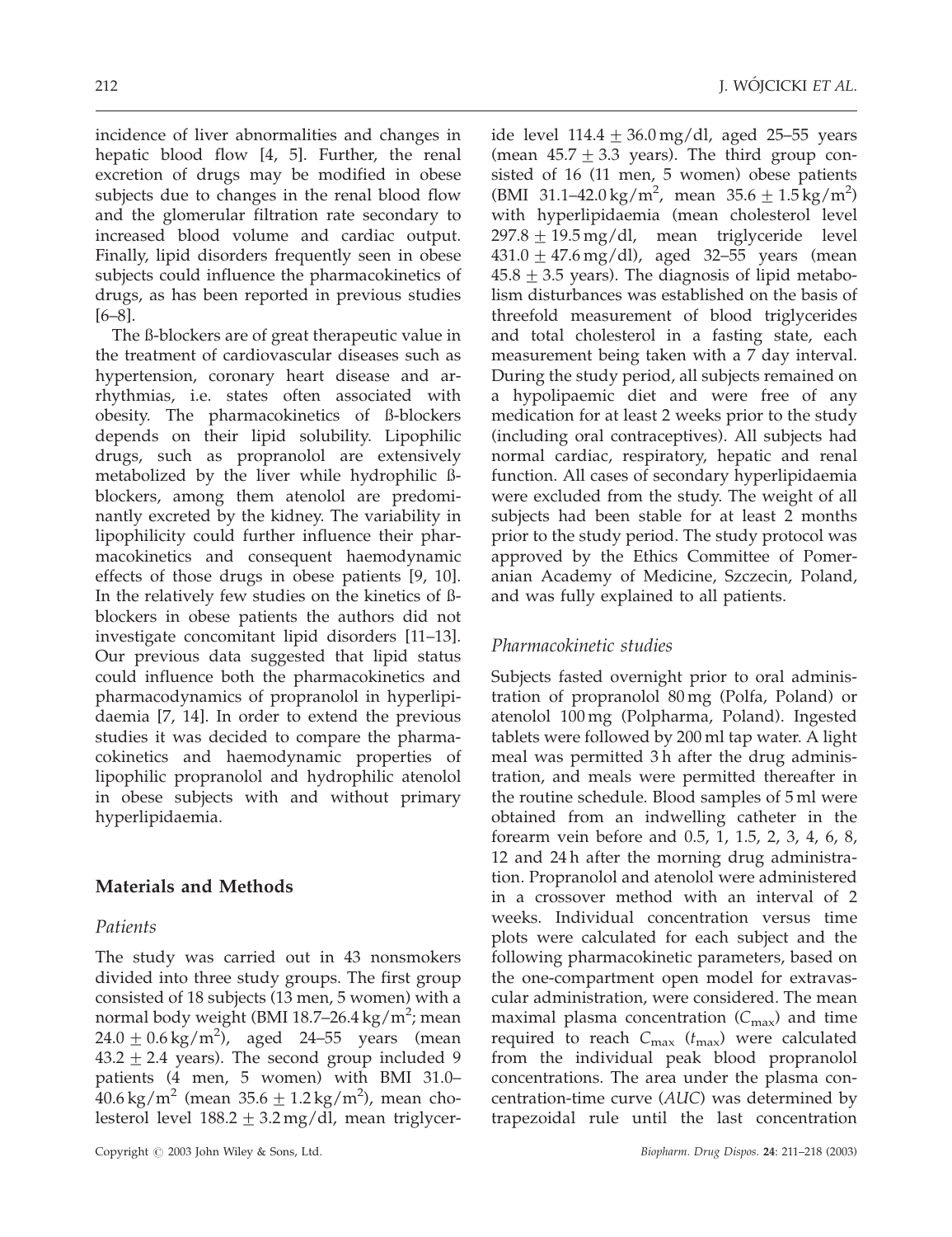measured and extrapolated to infinity. The terminal slope  $(\lambda_z)$  was obtained by linear regression of the terminal log plasma concentration data against time (4 to 6 points were used for regression). The elimination half-life  $(t_{1/2})$  was calculated using the equation  $t_{1/2}=ln2/\lambda_z$ . The relative total body clearance  $(Cl/(F \times BW)$ , where BW-body weight, was calculated by equation:  $Cl/(F \times BW)$ =Dose/(AUC  $\times BW$ ). The relative apparent volume of distribution  $V_d/(F \times BW)$  was calculated as the volume based on the terminal slope according to the equation:  $V_d/(F \times BW)$ =  $Dose/(\lambda_z \times AUC \times BW)$ .

### Analytical method

The serum concentrations of propranolol and atenolol were determined by high-performance liquid chromatography (HPLC) using a Kontron system with a spectrofluorometric detector SFM 25 and pronethalol as an internal standard [15]. Propranolol was extracted from plasma, and samples were injected into a LC-8-DB column (Supelcosil) and then the drug was monitored at an excitation wavelength of 210 nm and emission wavelength of 340 nm. Atenolol was extracted as follows: 125 ng of metoprolol (internal standard) was added to 1 ml of plasma, then the sample was alkalized with 0.5 m sodium hydroxide and precipitated with ethyl acetate for 10 min. Following centrifugation, the organic phase was separated and evaporated at  $35^{\circ}$ C in nitrogen stream. The residue was dissolved in  $200 \mu l$  of mobile phase and then  $100 \mu l$  was added to a column. The column and detector were the same as in the case of propranolol. Atenolol was monitored at an excitation wavelength of 225 nm and emission wavelength of 300 nm. The standard curves were prepared from blank plasma samples from healthy individuals. They were linear over the calibration range of 5–200 (5, 10, 25, 50, 100, 150, 200) ng/ml and 10–1000 (10, 100, 250, 500, 1000) ng/ml for propranolol and atenolol, respectively. At quality control plasma concentrations of 5, 25 and 200 ng/ml for propranolol, and 10, 100, 500, 1000 ng/ml for atenolol, coefficients of variation were less than 10%. The quantification limit was approximately 5 ng/ml and 10 ng/ml for propranolol and atenolol, respectively.

#### Pharmacodynamic studies

Heart rate and blood pressure were measured over a 24 h period at each time point the concentrations of propranolol and atenolol were estimated. Measurements were always performed prior to the sampling of blood. In each patient three consecutive blood pressure measurements were made after 15 min of supine rest, using a random-zero mercury sphygmomanometer. The disappearance of the fifth phase of Korotkoff sounds was taken as the diastolic pressure. The mean of each set of three measurements was used in the calculations. Throughout the study blood pressure and heart rate were measured in the same arm and by the same observer.

#### Statistic evaluation

Pharmacokinetic parameters were presented as a mean and standard error (SEM). Statistical comparisons of data with non-normal distribution were performed by the unpaired Wilcoxon's test, whereas analysis of variance ANOVA was applied for data normal distribution. A  $p$  value of less than 0.05 was considered significant.

Correlations between systolic and diastolic blood pressure, heart rate and blood serum concentrations of propranolol and atenolol were also determined by calculating the correlation coefficient (r).

### Results

#### Pharmacokinetic studies

There were no statistically significant differences in the mean plasma concentrations of propranolol between three groups of the study. The trend towards elevated plasma concentrations of propranolol was noted in obese patients without hyperlipidaemia (Figure 1). In the case of atenolol, mean plasma concentrations of the drug were lower in obese patients both with and without hyperlipidaemia compared with the lean controls, these differences being statistically significant at 2, 3, 4 and 6 h (Figure 2).

The pharmacokinetic parameters of propranolol are reported in Table 1. A high degree of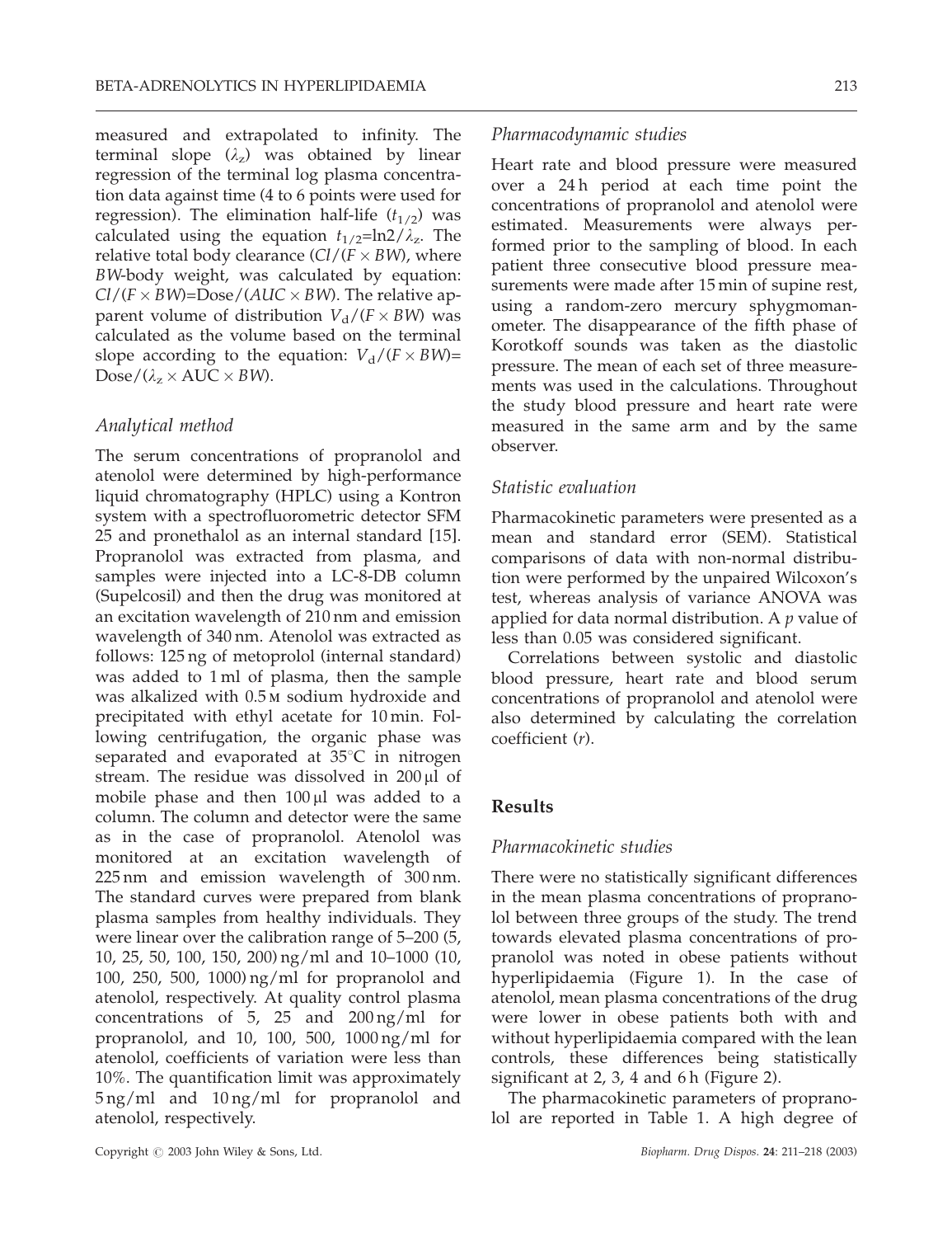

Figure 1. Serum concentrations of propranolol in normolipaemic obese  $(\triangle)$ , hyperlipidaemic obese patients  $(\bigcirc)$  and in lean controls  $(\Box)$ 

intersubject variability was observed in the calculated values of pharmacokinetic parameters, with no statistically significant differences between any of the study groups. The largest AUC was observed in obese subjects with hyperlipidaemia, and it was increased by 6.5% in comparison with lean controls.  $C_{\text{max}}$  attained the highest values in obese normolipaemic patients, which were elevated by 19.7% referred to as the controls, whereas  $t_{\text{max}}$  was the most prolonged in obese hyperlipidaemic patients (by 19.7% in comparison with lean controls).  $V_d/$  $(F \times BW)$  of the drug was slightly increased in obese patients with hyperlipidaemia compared with the controls and obese normolipaemic subjects  $(5.1 \pm 1.71/kg$  for obese with hyperlipidaemia,  $4.1 \pm 1.91/kg$  for obese normolipaemic patients, and  $5.0 \pm 1.21/kg$  for the controls). Cl/  $(F \times BW)$  was reduced in obese normolipaemic



Figure 2. Serum concentrations of atenolol in normolipaemic obese  $(\triangle)$ , hyperlipidaemic obese patients  $(\bigcirc)$  and in lean controls ( $\Box$ ) (\*statistical significance: hyperlipidaemic and normolipaemic obese patients vs lean controls)

subjects as well as in obese with hyperlipidaemia compared with the controls by 30% and 40%, respectively. The  $t_{1/2}$  was prolonged in the obese subjects without hyperlipidaemia and the obese with hyperlipidaemia by 21.4% and 47.0%, respectively.

The AUC of atenolol was reduced in both groups of obese patients compared with the controls by  $48.1\%$  ( $p<0.05$ ) in patients without hyperlipidaemia and by  $50.1\%$  ( $p<0.05$ ) in hyperlipidaemic ones.  $C_{\text{max}}$  was the highest in the control group, increased by 21.5% ( $p<0.05$ ) and 24.1% ( $p<0.05$ ) compared with obese normolipaemic and hyperlipidaemic patients, respectively. The  $V_d/(F \times BW)$  was reduced in obese persons without and with hyperlipidaemia by 36.8% and 36.8%, respectively. The Cl/  $(F \times BW)$  of atenolol was decreased in obese nomolipemic by 20.6% ( $p<0.05$ ) and obese with

Table 1. Mean  $($   $\pm$  SEM) values of pharmacokinetic parameters of propranolol

|                                  | Group            |                     |                     |  |  |  |
|----------------------------------|------------------|---------------------|---------------------|--|--|--|
| Pharmacokinetic parameter (unit) | Control          | Obese normolipaemic | Obese hyperlipaemic |  |  |  |
| AUC $(ng/ml \times h)$           | $1087.7 + 415.8$ | $498.3 + 298.8$     | $1158.8 + 379.1$    |  |  |  |
| $C_{\text{max}}$ (ng/ml)         | $79.6 + 9.2$     | $95.3 + 15.5$       | $75.9 + 11.3$       |  |  |  |
| $t_{\text{max}}$ (h)             | $2.4 + 0.2$      | $2.5 + 0.3$         | $2.9 + 0.2$         |  |  |  |
| $k_{\rm el}$ (h <sup>-1</sup> )  | $0.32 + 0.02$    | $0.27 + 0.04$       | $0.25 + 0.04$       |  |  |  |
| Cl/F (l/h)                       | $73.1 + 16.4$    | $66.2 + 22.2$       | $63.4 + 21.2$       |  |  |  |
| $V_d/F$ (1)                      | $356.6 + 89.5$   | $391.0 + 165.7$     | $539.5 + 184.5$     |  |  |  |
| $Cl/(F \times BW)$ (1/h/kg)      | $1.0 + 0.2$      | $0.7 + 0.3$         | $0.6 + 0.2$         |  |  |  |
| $V_d/(F \times BW)$ (1/kg)       | $5.0 + 1.2$      | $4.1 + 1.9$         | $5.1 + 1.7$         |  |  |  |
| $t_{1/2}$ (h)                    | $2.4 + 0.2$      | $2.9 + 0.3$         | $3.5 + 0.5$         |  |  |  |

Copyright  $\odot$  2003 John Wiley & Sons, Ltd. Biopharm. Drug Dispos. 24: 211-218 (2003)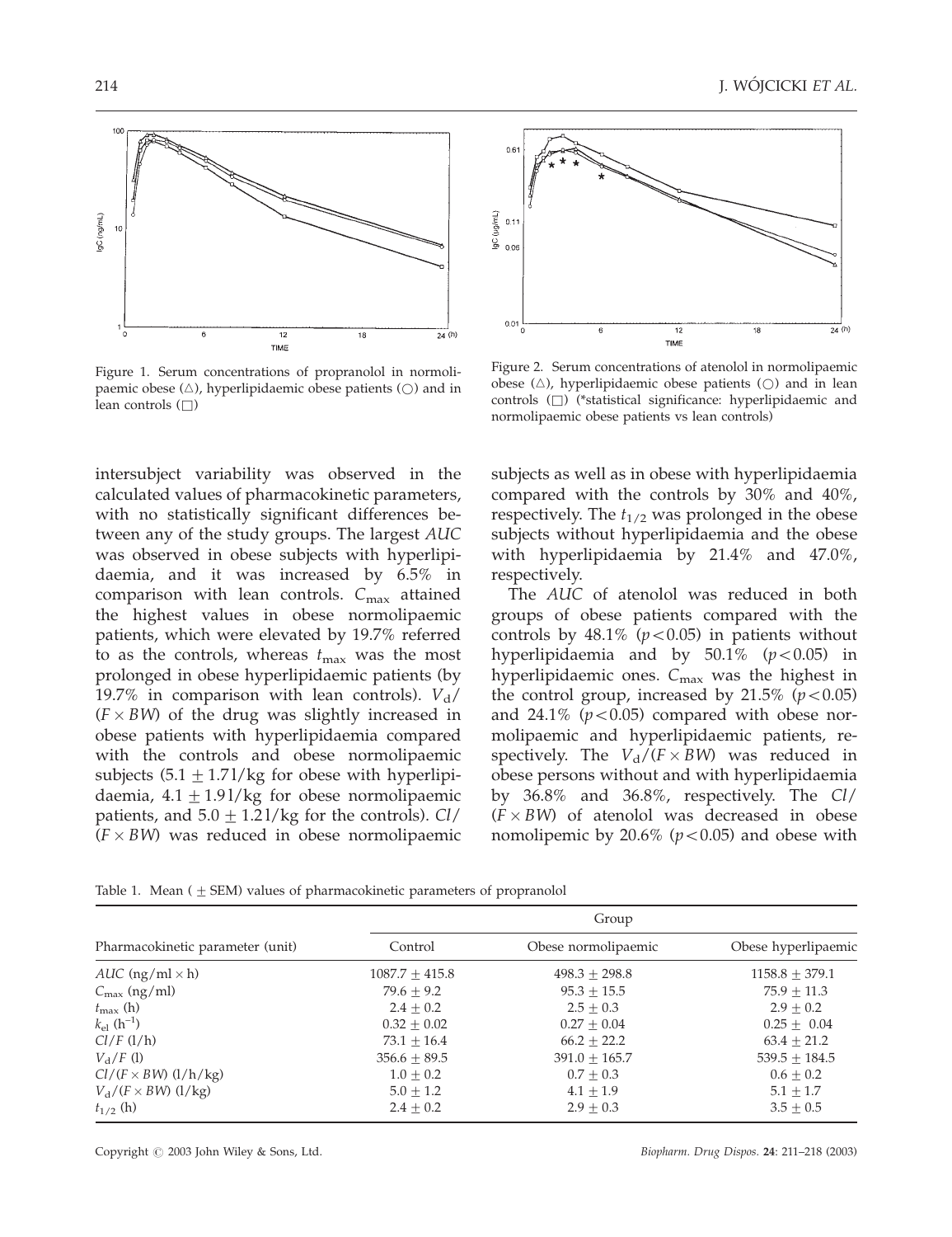|                                  | Group         |                          |                      |  |  |  |  |
|----------------------------------|---------------|--------------------------|----------------------|--|--|--|--|
| Pharmacokinetic parameter (unit) | Control       | Obese normolipaemic      | Obese hyperlipaemic  |  |  |  |  |
| AUC ( $\mu$ g/ml $\times$ h)     | $20.0 + 5.6$  | $10.4 + 4.1^{\circ}$     | $10.0 + 3.7^{\rm a}$ |  |  |  |  |
| $C_{\text{max}}$ (µg/ml)         | $0.8 + 0.1$   | $0.6 + 0.1^a$            | $0.6 + 0.1^a$        |  |  |  |  |
| $t_{\text{max}}$ (h)             | $2.9 + 0.2$   | $3.1 + 0.3$              | $3.1 + 0.3$          |  |  |  |  |
| $k_{\rm el}$ (h <sup>-1</sup> )  | $0.22 + 0.02$ | $0.22 \pm 0.02$          | $0.23 + 0.01$        |  |  |  |  |
| Cl/F (l/h)                       | $6.9 + 1.9$   | $7.8 + 2.5$              | $6.9 + 2.0$          |  |  |  |  |
| $V_d/F$ (1)                      | $47.6 + 12.7$ | $43.6 + 15.0$            | $43.0 + 11.1$        |  |  |  |  |
| $Cl/(F \times BW)$ (l/h/kg)      | $0.10 + 0.03$ | $0.07 + 0.01^{\text{a}}$ | $0.06 + 0.01^a$      |  |  |  |  |
| $V_d/(F \times BW)$ (1/kg)       | $0.7 \pm 0.2$ | $0.4 + 0.1$              | $0.4 \pm 0.1$        |  |  |  |  |
| $t_{1/2}$ (h)                    | $4.0 + 0.6$   | $3.3 + 0.2$              | $3.5 + 0.4$          |  |  |  |  |

Table 2. Mean  $($   $\pm$  SEM) values of pharmacokinetic parameters of atenolol

<sup>a</sup> Statistical significance  $(0<0.05)$  vs control.

hyperlipidaemia by 28.9% ( $p<0.05$  vs lean controls). The  $t_{1/2}$  was shortened in the obese subjects without and with hyperlipidaemia by 17.1% and 12.6%, respectively (Table 2).

#### Pharmacodynamic studies

Prior to administration of propranolol and atenolol the values of measured cardiovascular parameters were within the normal range. Mean systolic and diastolic arterial blood pressure recorded throughout the 24 h study period are shown in Tables 3 and 4. In all study groups propranolol produced a significant reduction in systolic and diastolic blood pressure compared with the baseline values. The described changes of arterial blood pressure were most prominent in the controls with a maximum between 2 and 4 h. Comparing obese patients with and without hyperlipidaemia it seems that the onset of hypotensive effect occurred earlier in hyperlipidaemic patients. Similar to propranolol, atenolol significantly reduced systolic and diastolic blood pressure, compared with the baseline values taken prior to the drug ingestion, both in the controls and the obese patients. The reduction of the measured blood pressure was best seen between 1 and 3 h after atenolol administration. The reduction of blood pressure was of a similar magnitude in all study groups administered atenolol. Following propranolol administration a significant reduction of heart rate was observed in the controls and obese patients with and without hyperlipidaemia, with the most signifi-

Table 3 . The values of pharmacodynamic parameters after propranolol administration

|                | Control               |                      |                      | Obese normolipaemic   |                      |                      | Obese hyperlipaemic |                      |                      |
|----------------|-----------------------|----------------------|----------------------|-----------------------|----------------------|----------------------|---------------------|----------------------|----------------------|
| Time (h)       | SP                    | DP                   | HR                   | SP                    | DP                   | <b>HR</b>            | SP                  | DP                   | <b>HR</b>            |
| $\Omega$       | $125.0 + 4.2$         | $81.0 + 2.6$         | $75.6 + 1.8$         | $132.2 + 4.7$         | $87.2 + 2.4$         | $61.4 + 4.6$         | $130.0 + 5.6$       | $88.3 + 2.5$         | $73.7 + 5.8$         |
| 0.5            | $122.2 + 2.9$         | $81.4 + 2.5$         | $68.9 + 1.2^{\rm a}$ | $126.7 + 5.6$         | $84.4 + 3.2$         | $56.7 + 3.2^{\rm a}$ | $115.8 + 4.0^a$     | $88.3 + 1.0$         | $67.8 + 4.8$         |
| $\mathbf{1}$   | $116.1 + 2.2^{\circ}$ | $78.9 + 2.6$         | $66.3 + 1.2^{\rm a}$ | $122.8 + 5.9$         | $83.3 + 3.1$         | $57.1 + 2.2$         | $113.3 + 1.7a$      | $85.8 + 1.5$         | $64.5 + 4.7^{\circ}$ |
| 1.5            | $117.5 + 2.6$         | $78.6 + 2.8$         | $65.6 + 1.6^a$       | $118.9 + 7.0$         | $83.3 + 3.7$         | $56.1 \pm 2.7$       | $121.7 + 6.7$       | $90.0 + 3.4$         | $62.3 + 5.0^a$       |
| 2              | $112.5 + 2.7^{\circ}$ | $76.8 + 2.2^{\rm a}$ | $62.7 + 1.1^{\circ}$ | $117.2 + 6.7^{\rm a}$ | $77.8 + 4.7^{\rm a}$ | $55.2 + 2.2$         | $115.8 + 6.0$       | $86.7 + 1.7$         | $64.0 + 5.8^{\circ}$ |
| 3              | $112.2 + 2.9^{\rm a}$ | $77.5 + 2.3$         | $61.9 + 1.4^a$       | $111.1 + 4.8^a$       | $76.7 + 3.2$         | $51.8 + 2.4^{\circ}$ | $113.3 + 5.7$       | $80.8 + 4.0^{\circ}$ | $63.0 + 5.2^{\rm a}$ |
| $\overline{4}$ | $114.2 + 3.1^{\circ}$ | $74.2 + 2.3$         | $64.5 + 1.3a$        | $109.4 + 6.2$         | $70.6 + 4.3$         | $56.0 + 3.0$         | $115.0 + 5.5$       | $79.2 + 3.7$         | $66.3 + 6.2$         |
| 6              | $113.9 + 4.2^{\circ}$ | $74.4 + 2.8^{\circ}$ | $65.8 + 1.4$         | $122.8 + 4.7$         | $75.6 + 3.3$         | $56.0 + 2.1$         | $120.8 + 4.4$       | $85.0 + 3.6^{\circ}$ | $69.3 + 6.2^{\rm a}$ |
| 8              | $118.3 + 3.4$         | $77.8 + 2.2$         | $65.7 + 1.1^{\circ}$ | $120.0 \pm 5.7$       | $83.3 + 2.9$         | $56.1 + 3.2^{\rm a}$ | $119.2 + 4.2$       | $81.7 + 3.1$         | $65.7 + 5.1^a$       |
| 12             | $115.6 + 3.0^{\circ}$ | $72.5 + 2.7^{\circ}$ | $65.7 + 2.0^{\circ}$ | $116.1 + 4.0^a$       | $71.1 + 2.5$         | $56.7 + 3.0$         | $123.3 + 5.6$       | $83.3 + 3.1^{\circ}$ | $65.8 + 5.7^{\circ}$ |
| 24             | $119.2 + 2.7$         | $76.4 + 2.3$         | $73.3 + 1.8$         | $120.0 + 4.5$         | $79.4 + 3.4$         | $58.6 + 4.1$         | $120.8 + 5.2$       | $82.5 + 1.7$         | $71.0 + 7.3$         |

SP, systolic blood pressure; DP, diastolic blood pressure; HR, heart rate.

 $a<sub>p</sub>$   $\lt$  0.05 (to the baseline values).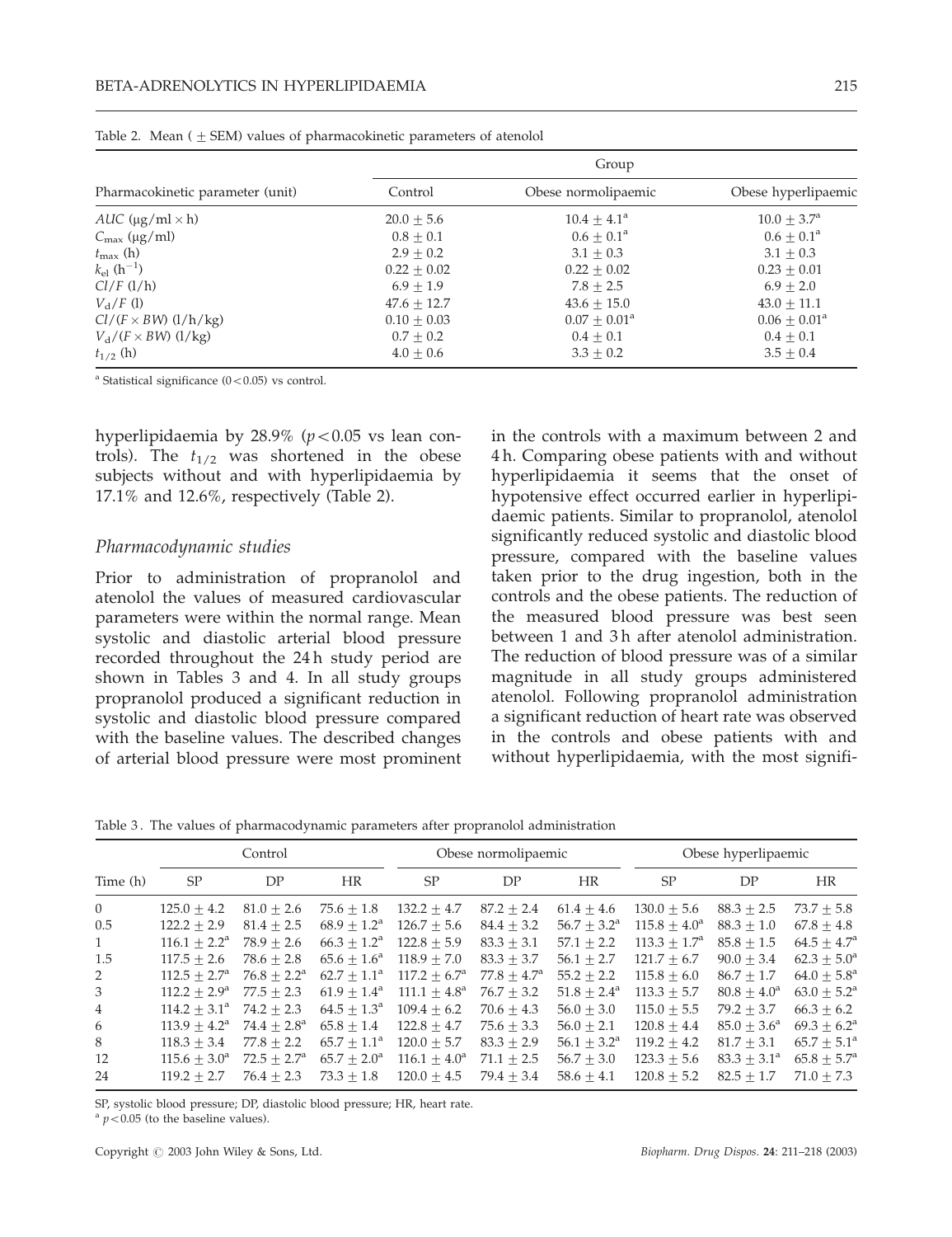|                | Control                  |                             |                      | Obese normolipaemic      |                        |                      | Obese hyperlipaemic      |                             |                           |
|----------------|--------------------------|-----------------------------|----------------------|--------------------------|------------------------|----------------------|--------------------------|-----------------------------|---------------------------|
| Time (h)       | SP                       | DP                          | <b>HR</b>            | SP.                      | DP                     | HR                   | SP                       | DP                          | HR                        |
| $\theta$       | $125.3 + 2.8$            | $80.6 + 2.3$                | $71.4 + 1.5$         | $129.4 + 4.3$            | $86.7 + 2.4$           | $60.8 + 3.5$         | $129.2 + 5.7$            | $89.2 + 4.2$                | $68.5 + 6.6$              |
| 0.5            | $119.7 + 2.4^{\circ}$    | $78.6 + 2.1$                | $65.6 + 1.2^{\rm a}$ | $124.4 + 5.3$            | $85.0 + 3.5$           | $59.1 + 2.4$         | $122.5 + 5.0$            | $85.6 + 2.0$                | $65.5 + 4.6$              |
| $\mathbf{1}$   | $115.6 \pm 3.7^{\circ}$  | $79.7 + 3.3$                | $62.7 + 1.4$         | $116.1 + 5.6^{\circ}$    | $80.0 + 3.1^{\circ}$   | $54.2 + 3.5^{\circ}$ | $114.2 \pm 3.5^{\circ}$  | $81.7 + 1.7$                | $60.5 + 6.4^{\rm a}$      |
| 1.5            | $113.3 + 3.7^{\circ}$    | $76.9 + 3.0$                | $59.7 + 0.9^{\rm a}$ | $114.4 + 5.5^{\circ}$    | $78.9 + 3.0$           | $54.9 + 3.2^{\circ}$ | $111.7 + 4.2^{\circ}$    | $78.9 + 2.7^{\rm a}$        | $54.9 + 3.2^{\rm a}$      |
| 2              | $106.7 + 3.0^{\circ}$    | 73.1 $\pm$ 2.7 <sup>a</sup> | $59.5 + 1.2^a$       | $116.7 + 5.4^{\text{a}}$ | $77.2 + 3.5$           | $54.7 + 3.8$         | $110.8 + 4.4^{\text{a}}$ | $82.5 \pm 3.1$              | $59.3 + 5.6^a$            |
| 3              | $108.1 + 3.1^{\circ}$    | $75.8 + 2.7^{\circ}$        | $59.1 + 1.4^{\rm a}$ | $112.8 + 5.7a$           | $76.1 + 3.7^{\rm a}$   | $52.3 + 2.6^{\circ}$ | $108.3 + 1.7a$           | $81.7 + 2.5^{\circ}$        | $59.7 + 5.5^{\mathrm{a}}$ |
| $\overline{4}$ | $111.7 + 2.4^{\circ}$    | $74.4 + 3.0^{\circ}$        | $62.1 + 1.3^{\circ}$ | $113.3 + 8.3^{\circ}$    | $78.3 + 4.6$           | $55.8 + 3.2$         | $110.8 + 4.2^{\circ}$    | $84.2 + 3.0$                | $63.3 + 5.6$              |
| 6              | $111.1 + 2.4^{\text{a}}$ | $73.3 + 2.2^{\rm a}$        | $62.6 + 1.1^a$       | $112.2 + 5.8^{\circ}$    | $76.7 \pm 3.6^{\rm a}$ | $55.2 + 3.2^{\rm a}$ | $115.0 + 4.3$            | $80.8 + 1.5$                | $63.8 + 6.5^{\circ}$      |
| 8              | $109.4 + 2.8^{\text{a}}$ | $69.4 + 2.5^{\circ}$        | $60.9 + 1.2^{\rm a}$ | $115.6 + 4.7^{\circ}$    | $74.4 + 3.3^{\circ}$   | $52.7 + 2.9^{\rm a}$ | $108.3 + 3.3^{\circ}$    | 79.2 $\pm$ 2.7 <sup>a</sup> | $65.0 + 5.0$              |
| 12             | $116.1 + 3.3^{\circ}$    | $72.8 + 2.5^{\circ}$        | $62.8 + 1.3^{\rm a}$ | $118.9 + 5.0^{\circ}$    | $79.4 + 2.9^{\rm a}$   | $54.6 + 3.0^{\circ}$ | $105.0 + 4.8^{\rm a}$    | $71.7 + 2.4^{\circ}$        | $63.2 + 6.4$              |
| 24             | $1177.5 + 4.1^{\circ}$   | $78.1 + 2.6$                | $68.2 + 1.8$         | $130.0 + 5.7$            | $83.9 + 3.3$           | $57.1 + 3.8$         | $120.8 + 4.2$            | $83.9 + 3.3$                | $63.3 + 4.9$              |

Table 4. The values of pharmacodynamic parameters after atenolol administration

SP, systolic blood pressure; DP, diastolic blood pressure; HR, heart rate.

 $a$   $p<0.05$  (to the baseline values).

cant changes seen in the control group. This effect was least prominent in obese patients without hyperlipidaemia, but the initial heart rate value in these patients was the slowest (Table 3). Likewise, atenolol significantly reduced heart rate (Table 4). Most noticeable effects for heart rate were observed from 1.5 to 3 h, and were least marked in obese patients with hyperlipidaemia. However, the baseline heart rate of these patients was the slowest compared with the two study groups.

No significant correlations between the plasma levels of propranolol and atenolol and the measured pharmacodynamic effects was observed.

### **Discussion**

Atenolol and propranolol are extensively used in the therapy of obesity-associated disease states such as arterial hypertension, arrhythmias or coronary heart diseases. Propranolol, a non-selective  $\beta$ -adrenolytic, is a lipophilic drug whereas atenolol, a  $\beta$ 1-selective agent, is a hydrophilic drug. Not only do these two agents differ in their lipid solubility but they also differ as regards their renal and hepatic excretion.

The aim of the study was to compare pharmacokinetic parameters and haemodynamic effects of propranolol and atenolol in obese patients with and without lipid disorders. The results of pharmacokinetic studies for the healthy controls were similar to those reported by other investigators [11–13]. In obese subjects both with and without hyperlipidaemia the pharmacokinetics of propranolol and atenolol were altered, most significantly during the elimination phases.

It should be noted that high intersubject variability in pharmacokinetic parameters was observed, and could affect calculations. It was not possible to evaluate total body clearance and volume of distribution since the extent to which the drugs were absorbed was not determined during the study. This means that differences between patient groups might be the result of differences in the extent of absorption of the drugs, which in the case of propranolol is generally accepted to be in the order of 25%– 30%, and for atenolol about 40%.

However, assuming that bioavailability does not contribute significantly to differences between patient groups, the more lipophilic drug, propranolol showed a tendency towards a reduced apparent volume of distribution (l/kg) in obese normolipaemic patients when compared with both non-obese controls and obese patients with hyperlipidaemia. With the more watersoluble atenolol there was the tendency towards a reduced apparent volume of distribution (l/kg) in obese patients, irrespectively of concomitant lipid metabolism disturbances, when compared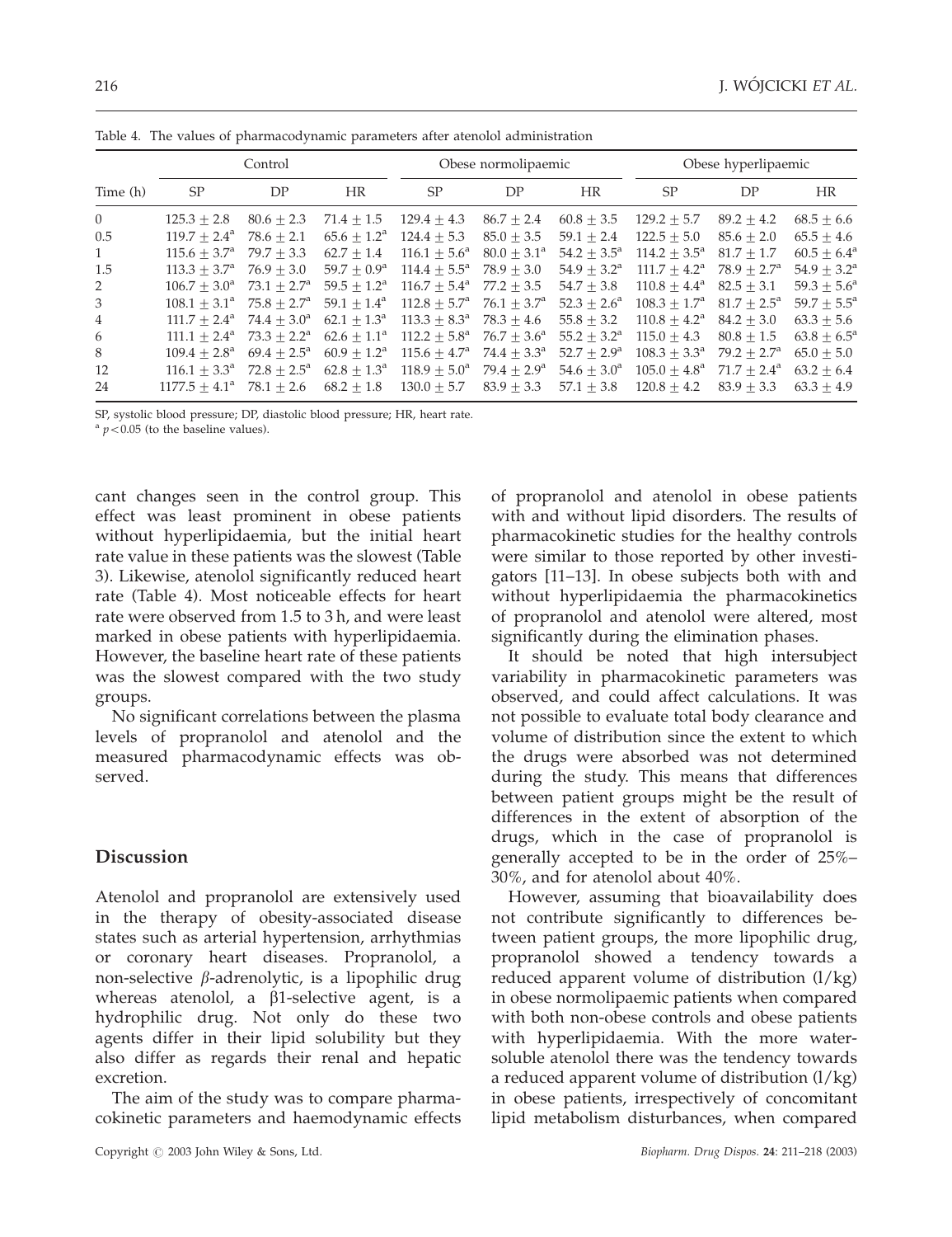with the controls. Two of the factors that affect the distribution of drugs are binding to plasma proteins and tissue penetration. Propranolol is 90% bound to  $\alpha_1$ -acid glycoprotein, which is present at similar concentration in obese and lean subjects [16]. It is unlikely, therefore, that there are differences between the patient groups with regard to binding of propranolol within the plasma.

The extent to which a drug will distribute into body tissues will depend upon the relative amounts of the different types of tissue. Obese individuals have an increased absolute amount of lean body mass as well as fat tissue in comparison with lean subjects [17]. Forbes et al. [18] reported that the lean component of the body in obese patients accounts for 20%–40% of the excess weight. The distribution volume for certain lipophilic drugs such as: benzodiazepines, trazodon and sufentanil are significantly increased in obese subjects. However, other lipophilic drugs such as prednisolone and cyclosporine, have a decreased distribution volume in obese subjects [8]. Their total volume of distribution is increased in obesity, but is lower when calculated relative to body mass. Since an increased body weight in obese subjects involves an increase in lean weight as well as body fat, Cheymol et al. [13] suggested that the lipophilic b-adrenoreceptor blockers diffuse less efficiently into adipose tissue than into lean tissue. The excess of lean tissue in obese patients can increase the distribution volume of lipophilic propranolol. Similar conclusions were presented by Bickel [19], who stated that the key factor for storage in adipose tissue is a so-called 'binding competition' between lean and adipose tissue. Hence, storage in adipose tissue is low when binding to lean tissues is high. Distribution of lipophilic  $\beta$ -adrenoreceptor blockers will be dependent on both adipose and lean tissues; their distribution will be restricted and controlled by the sum of the hydrophobic forces and hydrogen bonds they make with lean tissues.

Thus lipophilicity alone cannot account for the pharmacokinetic differences between normal and obese subjects. A combination of biological and physicochemical factors must be involved. However, in the present study the apparent volume of distribution of propranolol was not significantly affected by obesity although there was a trend towards a reduced volume in the normolipaemic obese patients. The relative volume of distribution of lean controls and obese with hyperlipidaemia were comparable.

In the case of atenolol a trend towards some decrease in distribution volume for obese patients with and without lipid disorders was observed. Lipophilicity alone cannot account for all of the differences observed in the distribution volume between obese and lean subjects. Other factors, such as electrical form at physiological pH, haemodynamic effects of drugs and changes of local blood flow may all contribute to altered drug tissue distribution.

The total body clearance determines plasma drug concentration at steady state during drug administration. Hepatic clearance of many drugs may be altered by two major mechanisms: inhibition or induction of the enzymes due to drugs interaction or liver damage, and alteration in hepatic blood flow. In the present study, there was a trend towards a reduced total body clearence of propranolol in obese subjects. In addition, a significant reduction was observed in the total body clearence of atenolol in obese subjects.

The more lipophilic drug propranolol is metabolized in liver. Previous studies have reported that obese persons have impaired liver function due to fatty infiltration [4, 5].

The latter phenomenon could be one of the factors leading to reduced clearance of propranolol in obese subjects. On the contrary, atenolol is mostly excreted via the kidney, and its clearance was also impaired in obese subjects.

Contrary to our observations, Cheymol et al. [12] reported an increased clearance of nebivolol in obesity. Nevertheless, the results of Galletti et al. [11] suggested that obesity did not influence the pharmacokinetics of water-soluble  $\beta$ -blockers.

The pharmacodynamic effects of propranolol and atenolol observed in obese and lean persons were similar. No significant differences were noted between the pharmacodynamic effect of the two beta-blocking agents in any of the groups; propranolol and atenolol significantly reduced systolic and diastolic blood pressure and a significant reduction in heart rate in each group. The results of the present study suggest